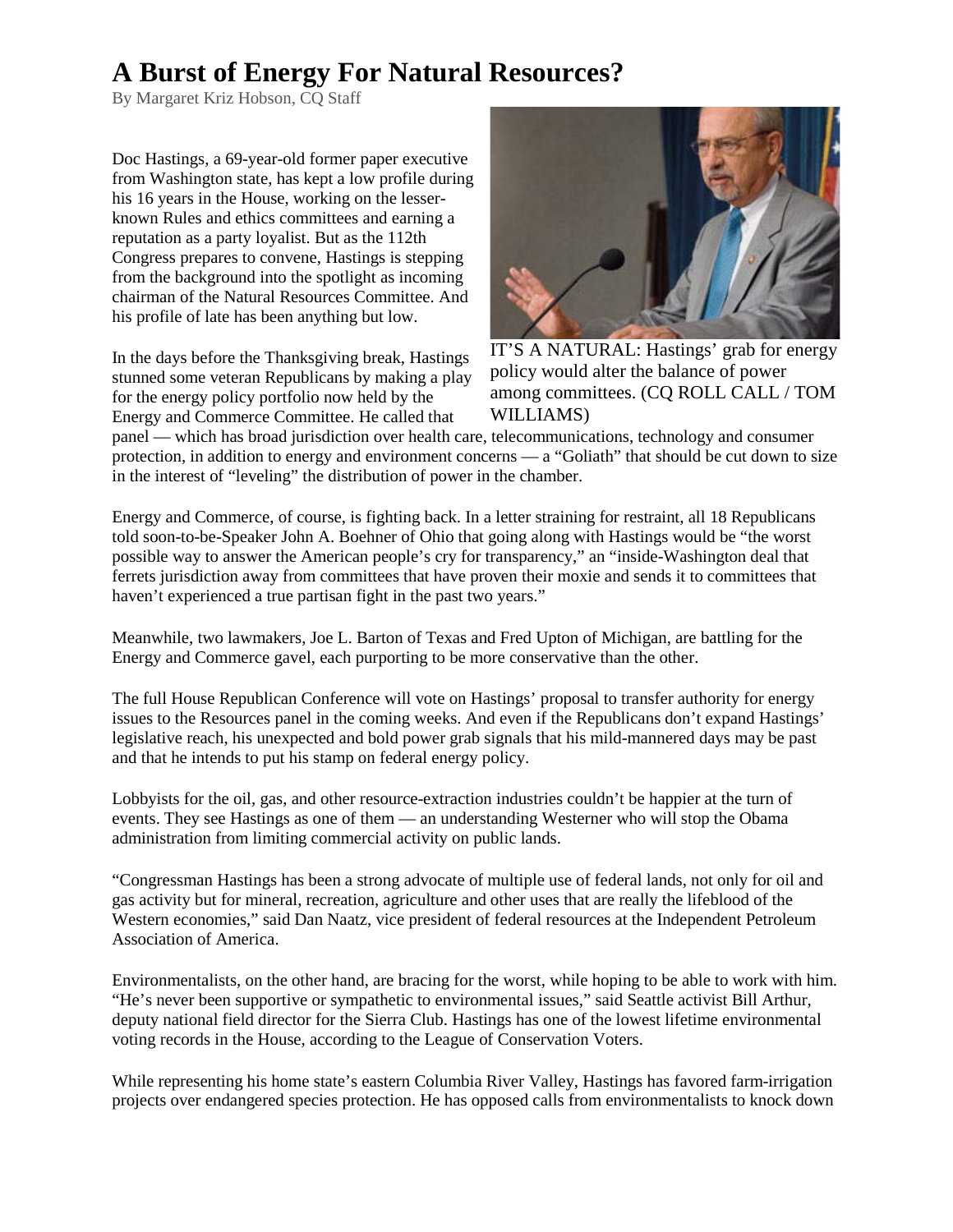hydroelectric dams in the name of restoring salmon populations. Hastings supports building new nuclear power plants and has regularly sided with congressional coal-state advocates in their battles with environmentalists over limits on mountaintop mining and pollution from mining and power plant operations. He also backs oil and natural gas development on the East and West coasts despite strong opposition in his home state.

One issue where he and environmentalists have agreed is his steadfast support for cleaning up the federal government's Hanford Nuclear Reservation, a decommissioned nuclear production complex on the Columbia River, which is in his district.

## **FROM MINOR TO MAJOR**

If the Republican Conference gives Hastings what he wants, the Natural Resources Committee will be elevated from its status as a minor panel to a major player on national energy and environmental policy. As currently configured, the Resources panel has jurisdiction over the national parks; water resources; and commercial activity, recreation and environmental preservation on federal lands. By contrast, Energy and Commerce is a megalith.

In a letter laying out his reorganization proposal, Hastings argued that the changes would be only fair to freshman GOP lawmakers. Moving energy issues to the Resources Committee would allow more House members the opportunity to "serve on committees overseeing the top priorities of our conference and the nation," he wrote. Hastings also played on the anti-Obama sentiments that dominated Republican campaigns during midterm election, noting that Energy and Commerce had produced the unpopular "Obamacare" health care overhaul and a House-passed measure that would have created a cap-and-trade program to limit atmospheric carbon emissions as a way to address climate change.

Whether the Resources panel strengthens its energy muscle may well depend on the votes of the at least 86 new GOP members, who will make up more than a third of the Republicans in the House. It will also hinge on whether Hastings' proposal is embraced by the GOP leadership.

"It's always safest to say nothing is going to happen on these things," said Chris Deering, a George Washington University political science professor. "But to have it go this far certainly seems to imply there is some leadership complicity." Aides to Hastings said he talked with Boehner before beginning his jurisdictional quest. But Boehner is remaining officially neutral in the debate.

At a news conference last week, Boehner said he thought it was "appropriate for a new majority to look at how we can best do our work on behalf of the American people." And while he didn't "have a position on this," Boehner said "the conversation that is under way that involves virtually half of our committees is a dialogue that we should have."

Turf battles are nothing new in Congress. The Energy and Commerce Committee is itself the product of years of relentless territorial expansion, particularly in the 1970s and 1980s under the chairmanship of Michigan Democrat John D. Dingell, considered a master turf tactician until he was toppled from committee power in 2006 by Henry A. Waxman of California.

And even if Republicans were to shift some or all energy policy jurisdiction to Natural Resources, the Energy and Commerce panel would probably retain oversight over environmental policy. And because the two issue areas are now inextricably linked in Congress, the jurisdictional split would potentially set up a clash between the two committees.

Regardless, Hastings says he will use his perch at Natural Resources to hold the administration's feet to the fire on a variety of oil and land-use issues near and dear to conservatives' hearts. He plans oversight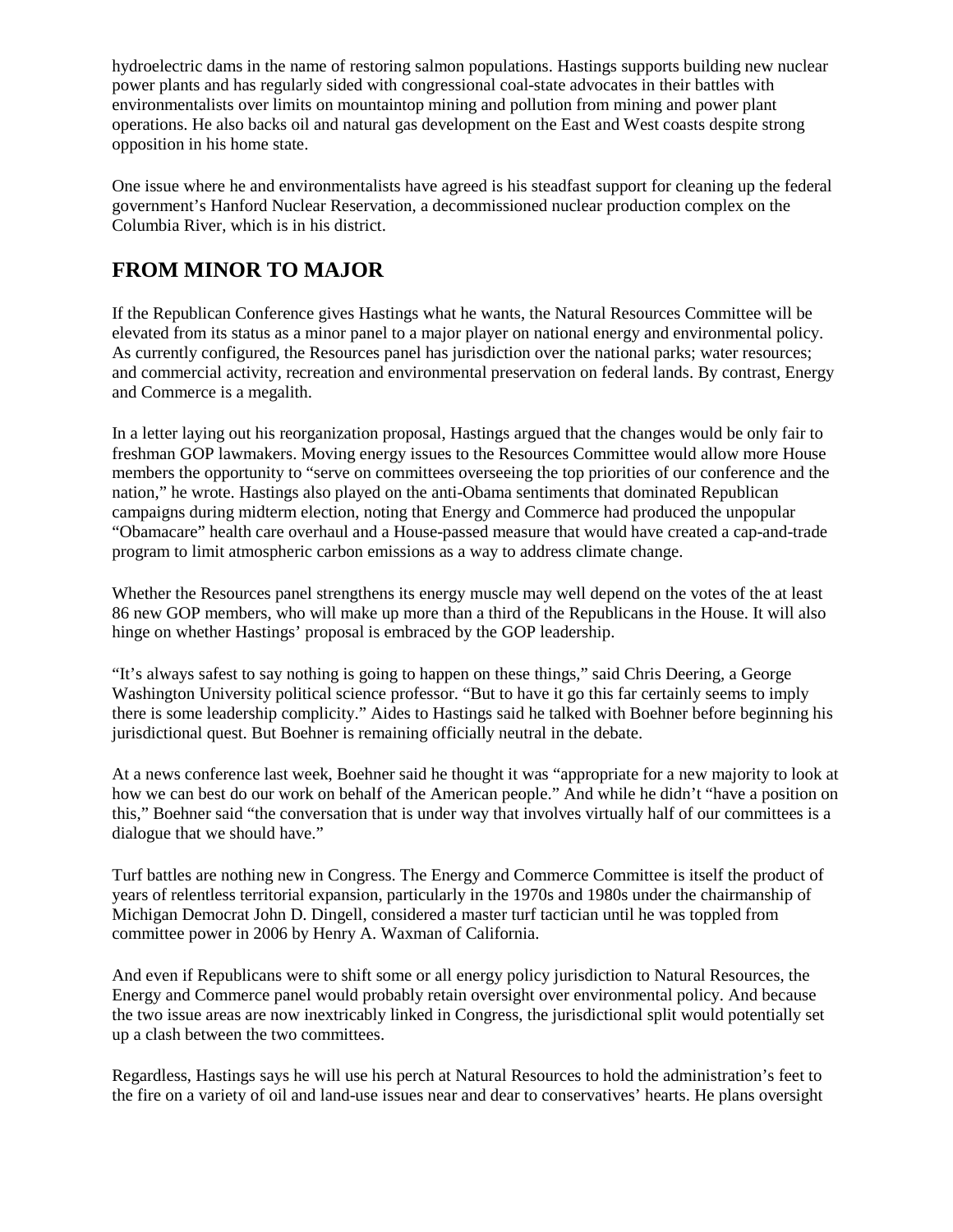hearings on the government's handling of the Gulf of Mexico oil spill and the continued slowdown in gulf drilling permits. He will also grill White House officials who rewrote an oil-drilling safety report to make it appear that federal scientists supported the president's decision to halt new deep-water drilling projects in the gulf before the spill was capped.

Hastings also expects to develop oil spill legislation that departs from a Democratic-sponsored package passed this summer by the House. Oil industry executives protest that the liability provisions in that measure are onerous and would discourage new drilling in the gulf.

American Petroleum Institute president Jack Gerard described the House-passed bill as "unacceptable and extreme." Gerard said Hastings "understands the oil and gas industry," unlike the Democrats who controlled the House for the past four years.

The Washington Republican promises to probe proposals by the Interior Department to preserve large swaths of public lands without first getting congressional input. In February, Republicans obtained internal administration correspondence that outlined recommendations to convert 14 sites into national monuments under the Antiquities Act. That law allows the president to restrict use of federal lands simply by issuing an executive order. Among the potential candidates were Washington state's San Juan Islands.

Hastings said the Interior proposals were a slap in the face to Westerners struggling to recover from the recession. "Those of us in the West are particularly sensitive to this because people make a living off of federal lands," Hastings noted. "And if all of a sudden, without input from local people, agencies are going to put the land into more restricted use, I think people there need to know that."

Hastings and other Western Republican members of the panel are still angry with Bill Clinton, who while president created national monuments in southern Utah and other Western states without getting input from local residents. Clinton's actions fueled charges that the federal government was waging a war on the West and helped the Republicans win control of Congress in 1994.

Utah Republican Rob Bishop, who is in line to become chairman of the Natural Resources Subcommittee on National Parks, Forests and Public Lands, says Obama is doing the same thing.

"You get the feeling that there are people in the Interior Department who are back here in windowless offices in Washington that view the West as simply a backdrop for a John Wayne movie," said Bishop, chairman of the Congressional Western Caucus. "They don't realize that there are real people and real lives that are being impacted by these decisions."

Hastings does try to distance himself from the GOP team that took control of Congress 16 years ago and brought him to Washington. The chairman of the Resources panel at the time was Don Young of Alaska, a former riverboat captain who is still the No. 2 Republican on the panel.

Young's Capitol office looked like a quintessential hunting lodge, festooned with animal heads and Alaska memorabilia. And he boasted that he would force environmentalists to negotiate a total overhaul of the Endangered Species Act — or he would "ram it down their throats."

Young was never able to rewrite the endangered species or other environmental laws. And some question whether Hastings can do much better. But Hastings, whose modest personal space might be mistaken for an insurance sales office, says the current Republican leadership has matured since those first days in charge.

## **'INSTITUTIONAL MEMORY'**